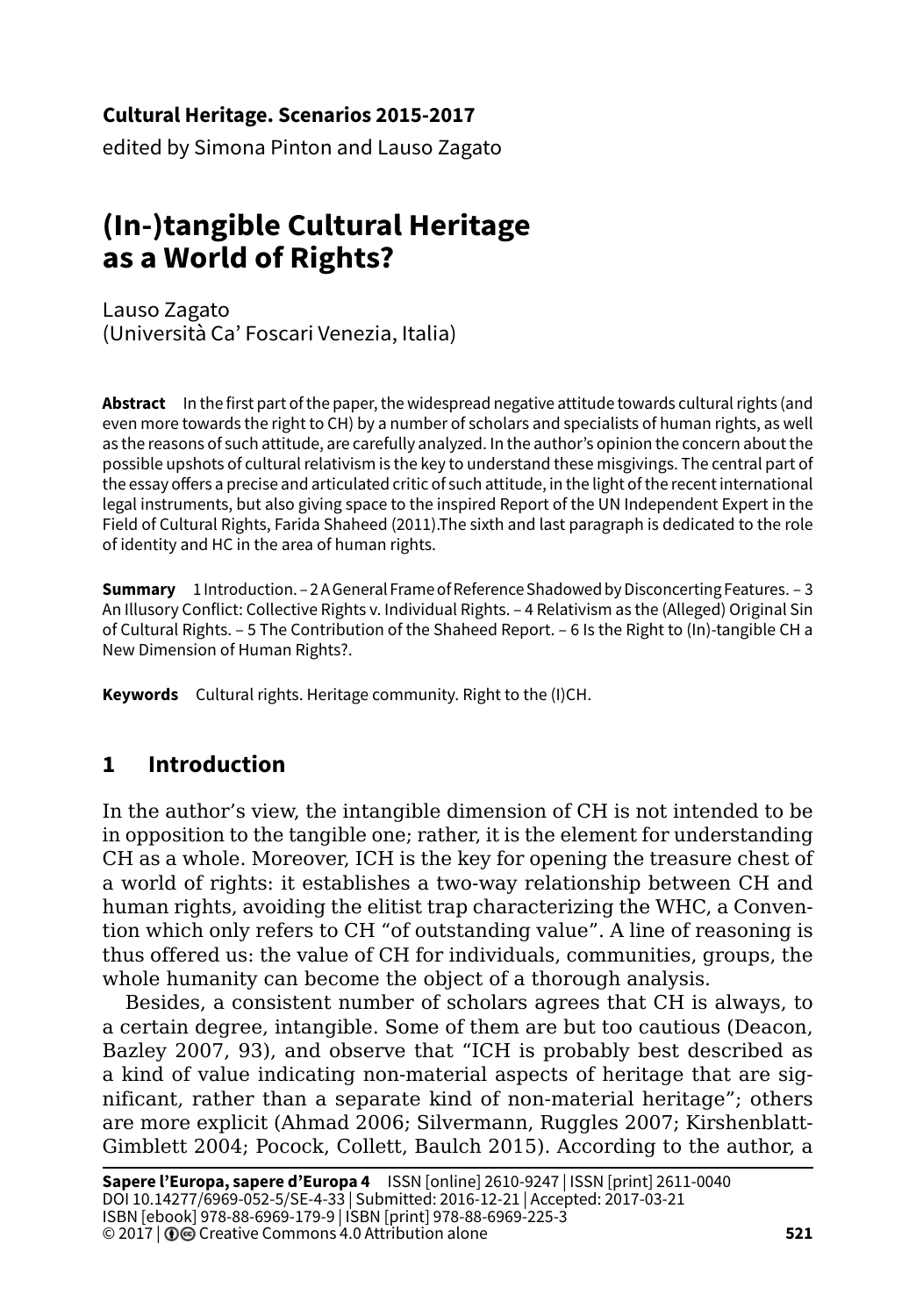rigid division between the material and the intangible dimensions of CH is not only artificial,**<sup>1</sup>** but "is a dichotomy that has served hegemonic, 'Eurocentric' interests in international cultural policy –making in the past" (Blake 2011, 203).

This interpretation is confirmed, at international level, by the increasing dialogue among international legal instruments,**<sup>2</sup>** in particular throughout the activity of the Treaty Bodies charged of controlling their application (Addo 2010; Stamatopoulou 2012; Zagato 2014a, 2014b).

#### **2 A General Frame of Reference Shadowed by Disconcerting Features**

In other occasions (Zagato 2007, 2012a), the central role played by cultural rights in the context of globalization has been affirmed; on this issue, the significance of the Freeburg Declaration on CH, being the first document which affirms the existence of a human right to CH, is unquestionable.**<sup>3</sup>**

The right to CH is now openly affirmed in the Preamble (4) of the Faro Convention:

every person has a right to engage with the cultural heritage of their choice, while respecting the rights and freedoms of others, as an aspect of the right freely to participate in cultural life enshrined in the UDHR and guaranteed by the ICESCR.

It is confirmed by the said Convention in arts. 1 - "The Parties [...] agree [...] to recognize that rights relating to CH are inherent in the right to participate in cultural life, as defined in the UDHR" - and 4(c):

**1** Kirshenblatt-Gimblett 2004, 52-53; in the author's opinion (60), "tangible heritage, without intangible heritage, is a mere husk or inert matter, and intangible heritage is not only embodied, but also inseparable from the material and social world of persons". This is the starting point for Pocock, Collett, Baulch, who observe (2015, 966) that, "without recognition of social or intangible values, sites can be misrepresented or misunderstood and therefore fail to be adequately managed and protected. On the other hand, the effective continuity of practices and knowledge that constitute 'intangible' heritage is dependent on the availability of material resources and spaces".

**2** I refer on one side to the relationship among the UNESCO's legal instruments: besides the WHC, the other two pillars of the UNESCO system being the 2003 UNESCO Convention and the 2005 UNESCO Convention. On the other side I take into account the CoE instruments, in particular the ELC and the Faro Conventions (para. 3), and the relationship between them, but also among them and the UNESCO's just mentioned Conventions.

**3** *Fribourg Declaration on Cultural Heritage* announced on 7 May 2007. It is a revised version of a Document originally drafted for UNESCO ([www.culturalrights.net/en/documen](http://www.culturalrights.net/en/documentos.php?=14&p=161)[tos.php?=14&p=161](http://www.culturalrights.net/en/documentos.php?=14&p=161); [https://www1.umn.edu/humanrts/instree/Fribourg%20Declaration.](https://www1.umn.edu/humanrts/instree/Fribourg%20Declaration.pdf.) [pdf](https://www1.umn.edu/humanrts/instree/Fribourg%20Declaration.pdf.).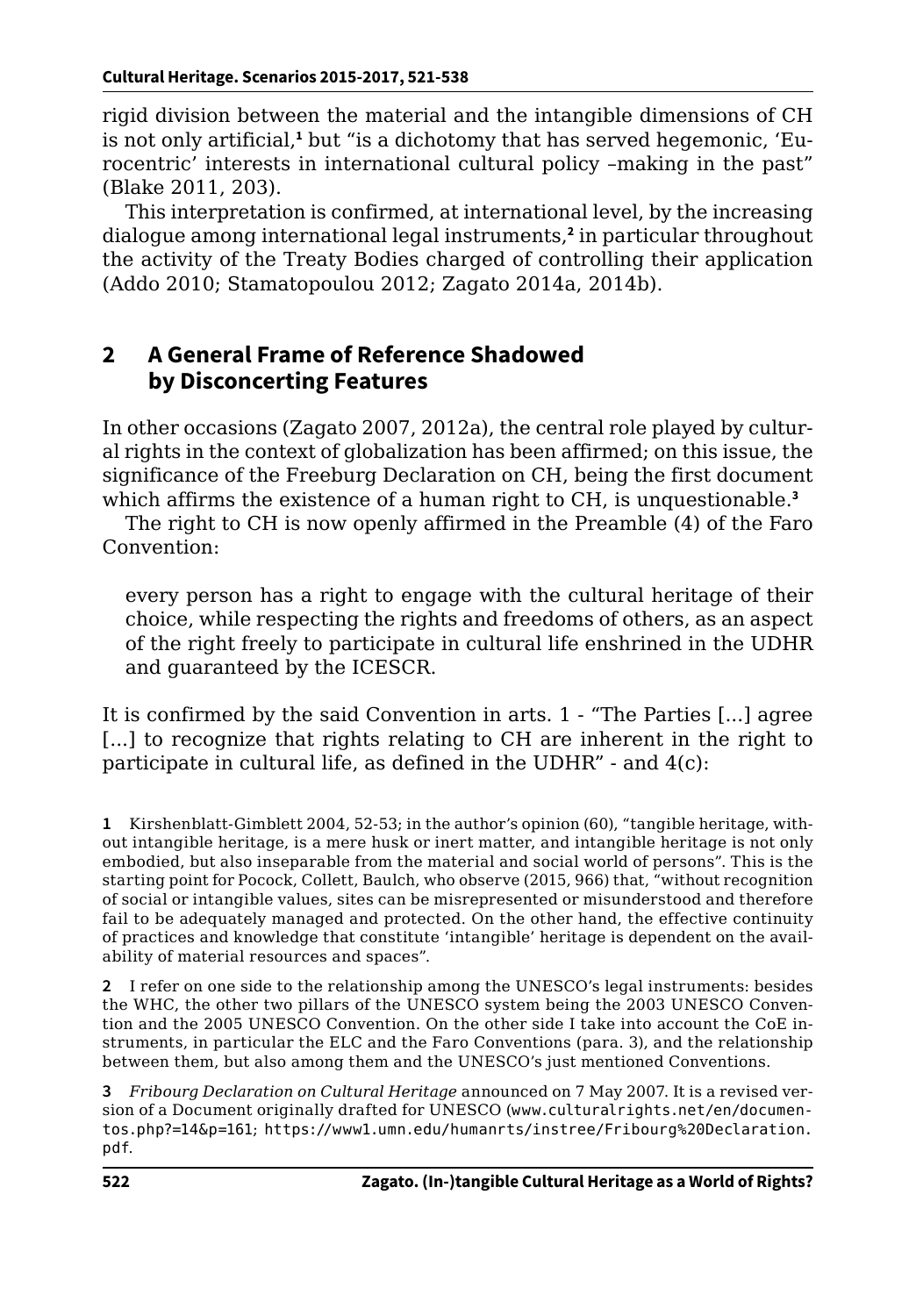exercise of the right to cultural heritage may be subject only to those restrictions which are necessary in a democratic society for the protection of the public interest and the rights and freedoms of others.

Indeed, the Faro Convention (Alderman 2013, 75) "goes beyond any earlier international agreement toward making the relationship between people and cultural materials and sites a human rights issue rather than a property issue". Authors who have closely examined this legal instrument agree (Blake 2011; see also Zagato 2015; Pinton, Zagato 2016).

As to the fact that cultural rights are in any case collective rights, the principle has been authoritatively established in 1996<sup>4</sup> by the WCCD ("cultural freedom, unlike the other freedoms, is a collective freedom")**<sup>5</sup>** at the universal level, and by the CoE's ECRML and FCPNM at Regional Level. In recent years, in the General Comment no. 21 on the interpretation of art. 15(a), the CESC reached the same conclusions.**<sup>6</sup>**

Still, a consistent number of authors expresses an attitude of hostility towards this interpretation framework. Some among the human rights' specialists, in particular, criticize not only the new 'entry' (the right to CH) but also the general category of cultural rights (Silverman, Ruggles 2007). Notwithstanding a clear evidence, many scholars maintain that cultural rights are a residual category (critically, Stavenhagen 1998), and they ought to remain "neglected or underestimated and...treated as 'poor relatives' of other *human rights*" (Symonides 1998). One author (Logan 2007) takes a paradigmatic position: cultural rights are collective rights, and for this reason they are righteously marginalized by the human rights system.

Following Logan's view, cultural rights are human rights only in a broad sense. He takes up (Logan 2007, 34) the position of Stamatopoulou (Chief of the UNPFII Secretariat) who suggests that human rights experts and international law specialists tend to avoid discussions on cultural rights:

lest the lurking issue of cultural relativism appears, implicitly, or explicitly, to undermine the delicate and fragile universality concept that has been painstakingly woven over the last five decades (Stamatopoulou 2004).

**4** See also the Follow-up to the 1986 Vienna Meeting of the Representatives of the Participating States of the Conference on Security and Cooperation on Europe, held on the basis of the Final Act relating to the Follow-up of the 1989 Conference held in Vienna, *Co-operation and Exchanges in the Field of Culture*, para. 59.

**5** *Our Creative Diversity*, Report of the WCCD, Paris, 1996, 16: "Cultural freedom [...] is a collective freedom. It refers to the right of a group of people to follow a way of life of its choice".

**6** CESCR, Forty-third Session, 2-20 November 2009*, General Comment no. 21, Right of Everyone to take part in cultural life (art. 15(1)(a)) of the ICESCR*, 21 December 2009.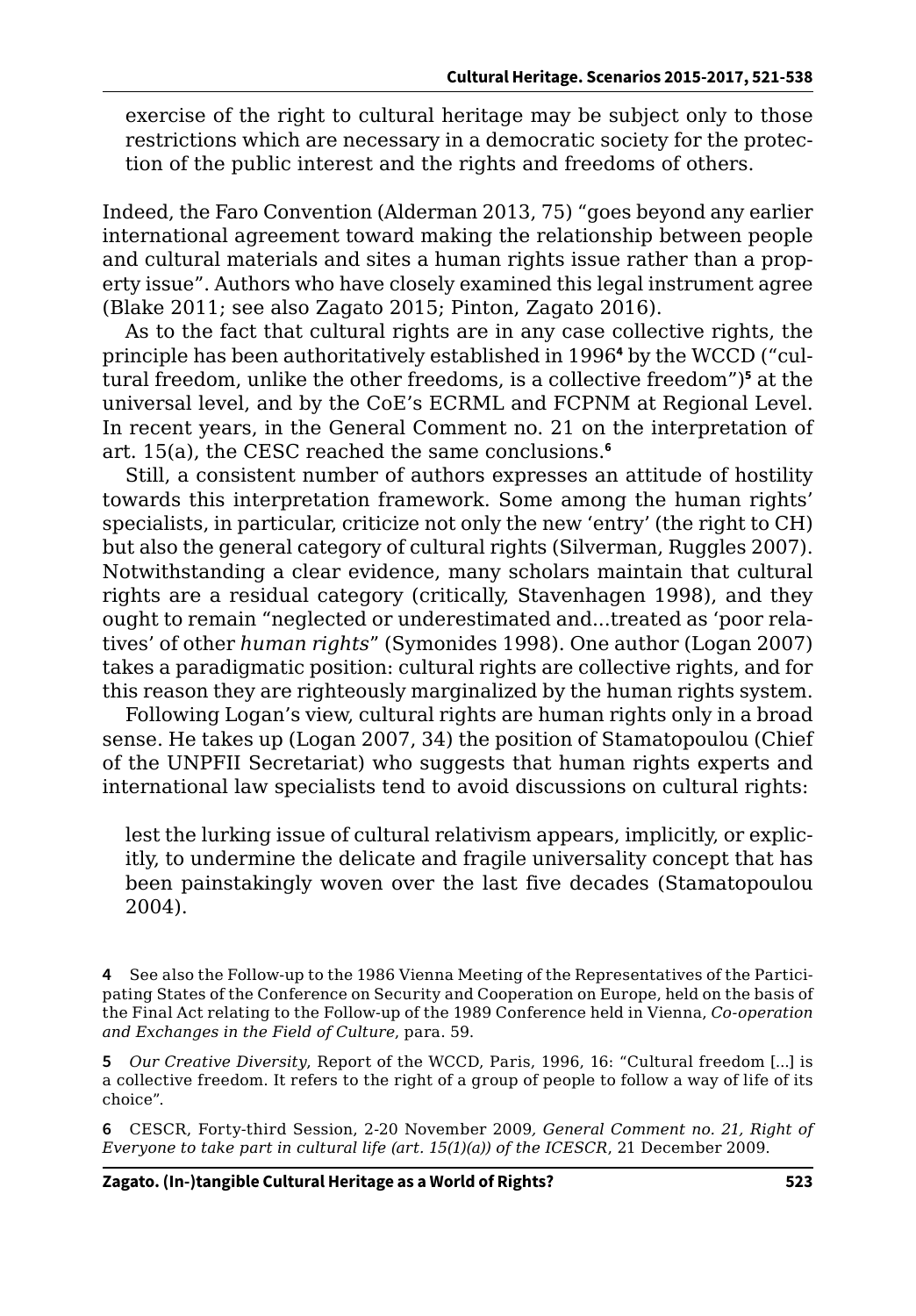But Stamatopoulou, herself an advocate supporting the safeguarding of indigenous cultural identity, does heavily criticize – even with a sarcastic, to some extent, accent - the inclination of a great number of human rights experts to leave aside any consideration of cultural rights. In other words, Logan seems to misinterpret the Stamatopoulou's opinion. Moreover, he overlaps two different problems: the collective v. individual rights, and the relativism v. universalism of rights, being these questions interrelated but different in principle.

It is time now to develop an in-depth analysis of the latter issues.

## **3 An Illusory Conflict: Collective Rights v. Individual Rights**

Let us consider first the problem of collective rights. Many human rights theorists are skeptical about the existence of cultural collective rights. Often they try to distinguish the individual from the communal (group) dimension of the cultural right (Donnelly 2003; Nickel 2007; Prott 1998), the status of a human right pertaining – in their view - only to the individual dimension. Meyer-Bisch (2014, 2), himself a qualified member of the Freeburg Group, is of the opinion that the holder of a cultural right "is unconditionally an individual person, but in order to fulfil its rights, it may claim membership in one or many communities, groups or organized communities". The group, the community, are characterized only by a "conditional legitimacy, to the extent in which it promotes human rights". Donnelly is even more rigid (2003, 214) in rejecting the very notion of group rights. In his opinion "groups identities, however, are not now" and they "ought not to become, subject to international human rights protection. Only individual autonomy gives rise, and value, to identities that must be respected by others".

This approach cannot be shared.

First of all, the dichotomy between individual and collective rights doesn't affect cultural rights only; rather, it pertains to a number of the s.c. second generation of human rights. In addition, collective rights are present in both the Human Rights Covenants, namely the ICCPR and the ICESCR, that in common art.1(2) read:

All peoples may, for their own ends, freely dispose of their natural wealth and resources without prejudice to any obligations arising out of international economic co-operation, based upon the principle of mutual benefit, and international law. In no case may a people be deprived of its own means of subsistence.

No doubt that the right to self-determination (as studied by Arangio-Ruiz 1988; Brownlie 1995; Cassese 1994; Palmisano 1996, 1997; Tomuschat 1993) is a collective right, as clearly acknowledged *de plano* in the first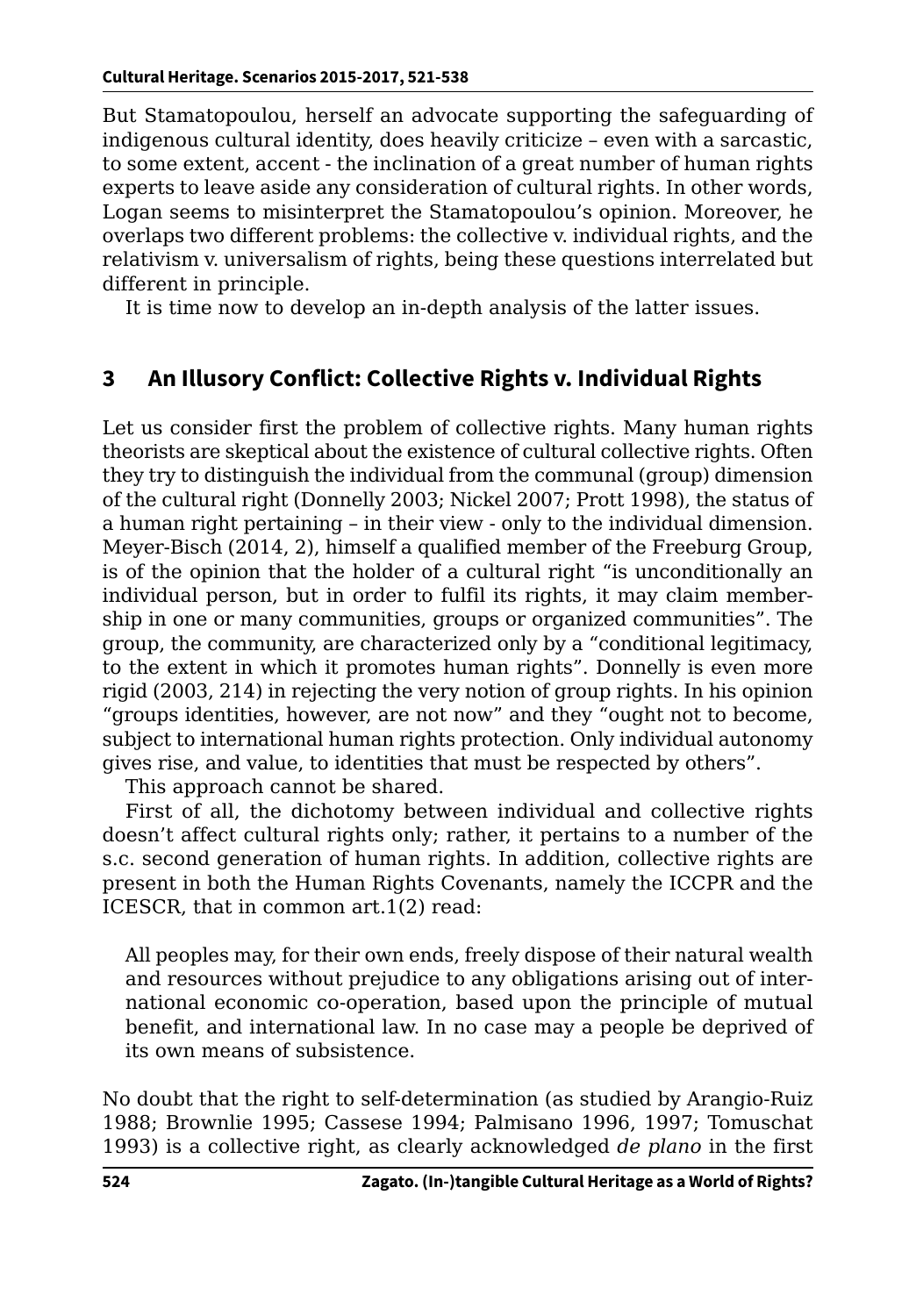version of the HRC General Comment on art. 1 of the ICCPR:**<sup>7</sup>** "unlike most of the provisions of the Covenant, art. 1 enshrines a collective right" (Palmisano 1996, 398 ff.). In both Covenants, the right to self-determination - the collective right par excellence - is thus placed at the very beginning, taking precedence over any individual human right. In turn, in the ICCPR a special relationship is established between art. 1 and art. 27 on minority rights (Palmisano 1996, 1997; Zagato 2006).**<sup>8</sup>**

It is time now to explain what a *collective right* does mean when cultural rights, in particular the right to CH, are at stake. Referring to the right of persons belonging to ethnic, religious or linguistic minorities "to enjoy their own culture, to profess and practice their own religion, or to use their own language" in community with the other members of their group (art. 27 ICCPR), a qualified author (Salerno 2009, 212) notes that

i diritti concernenti i gruppi minoritari hanno una intrinseca dimensione collettiva, sicché la relativa tutela è effettiva se è data l'opportunità al gruppo in quanto tale di poterla mantenere.

So far we have distinguished between the individual right in a proper sense – the right of individuals belonging to minorities not to be discriminated, above all and by reason of their belonging to the minority**<sup>9</sup>** – and a 'qualified right' (Zagato 2012a), which considers the 'group' and thus the 'communal' profiles *per se* of the right.**<sup>10</sup>** A collective right to CH, however,

**<sup>7</sup>** HRC, General Comment no. 12, art. I, adopted at its twenty-first session, 1984. Compilation of General Comments and General Recommendations adopted by Human Rights Treaty Bodies, UN Doc. HRI/GEN/1/Rev.1 at 12 (1994).

**<sup>8</sup>** Art. 27 ICCPR: "In those States in which ethnic, religious or linguistic minorities exist, persons belonging to such minorities shall not be denied the right, in community with the other members of their group, to enjoy their own culture, to profess and practice their own religion, or to use their own language". As for the ICESCR, various of economic and social rights present relevant collective aspects. See, for instance, the Millennium Declaration (UNGA 8 September 2000, United Nations Millennium Declaration, Resolution 55/2), which establishes the MDG

**<sup>9</sup>** See also the DRPBNERLM - UNGA 92<sup>nd</sup> plenary meeting, A/RES/47/135, 18 December 1992. Art. 1 privileges the collective dimension of rights the State should ensure: "1. States shall protect the existence and the national or ethnic, cultural, religious and linguistic identity of minorities within their respective territories and shall encourage conditions for the promotion of that identity.2. States shall adopt appropriate legislative and other measures to achieve those ends.". Only in the following provisions the Declaration refers to "*persons*  belonging to National or Ethnic, Religious and Linguistic Minorities", thus calling into play to the individual dimension of these rights.

**<sup>10</sup>** Palmisano (1996, 388) stresses that the right to internal self-determination cannot coincide with the sum of individual and political rights of the members of a group: art. 27 calls upon States to protect the group identity of minorities and groups which live within their territory.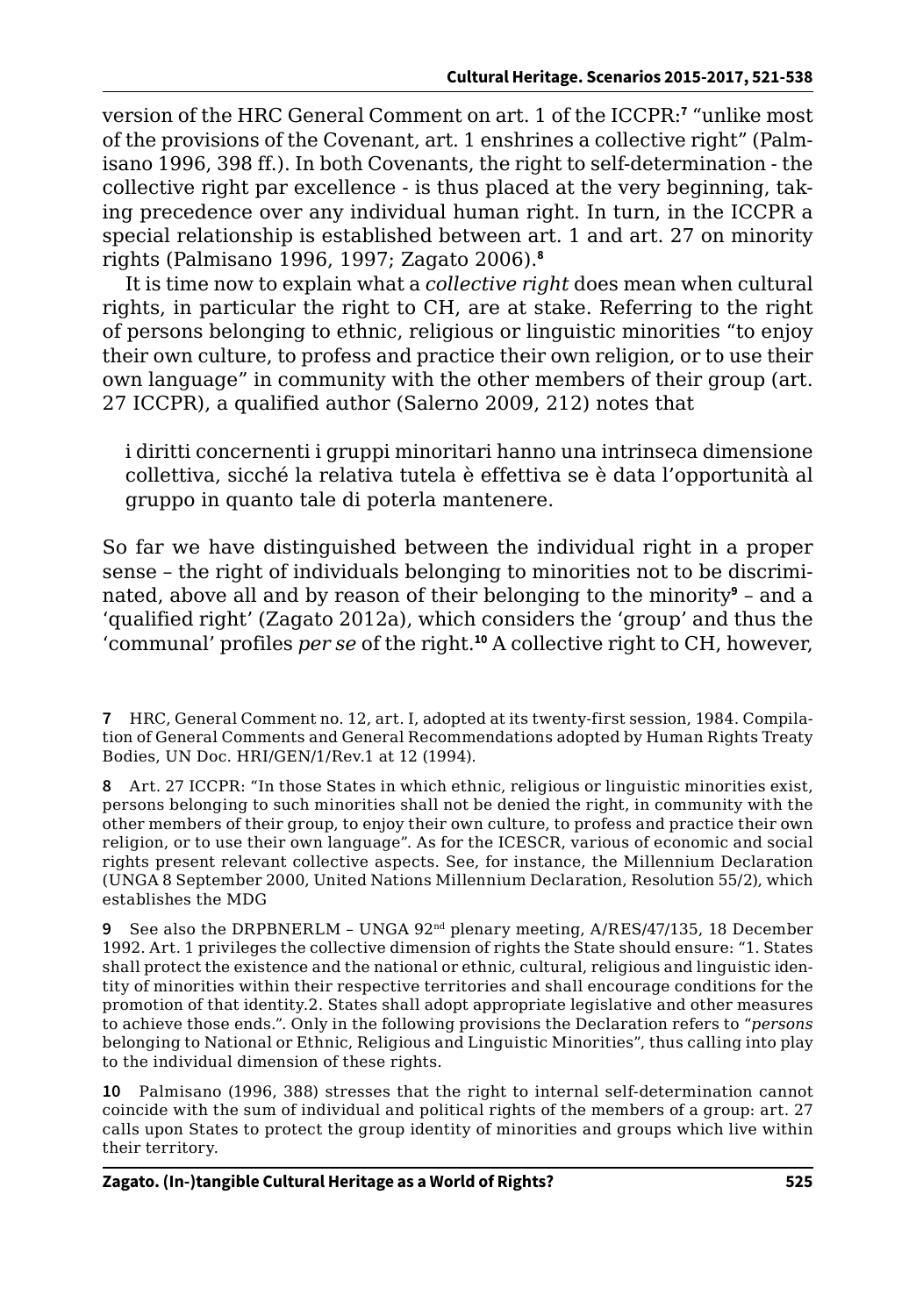may presents a further profile: it could mandate the safeguarding of the specific minority group, or community, as heritage belonging to humanity.<sup>11</sup> In the end, following the last perspective, the object of a collective right is precisely

the preservation of cultural heritage of identity as a collective good of humanity to be enjoyed by present and future generations of that group and (then) by humanity itself. (Salerno 2009, 212; Zagato 2012a, 48)

It is worth underlining that at the heart of the enjoyment of that collective right we find again a group and/or community entitled to manage their CH: to share it, or even to forbid its disclosure. The limit is that the right to CH has to develop in a framework of due respect of all other different human rights.

The collective profiles of the right to CH deserve to be the object of an autonomous research.**<sup>12</sup>** For the aims of the present paper, in any case, we can conclude that the collective dimensions of cultural rights in general, and of the right to CH in particular, are not in conflict with the individual one. The collective dimensions develop through and thanks to the individual one; besides, recent international legal instruments, at both the universal (2003 and 2005 UNESCO Conventions) and regional level (Faro Convention) are clear on this issue, thus sheltering the notion of a human right to CH from the feared attack of 'organismic drift'.

In conclusion: there is no reason for the citadel of human rights to fear 'a barbaric invasion' from the collective right to CH.

# **4 Relativism as the (Alleged) Original Sin of Cultural Rights**

In the author's opinion, the reason for suspicion regarding cultural rights held by many human rights' specialists has to be found in the concern about the upshots of cultural relativism. Cultural rights in general, and the right to CH in particular, are strongly connected to the issue of identity, and thus seen as a menace to the idea of universalism, favouring, as such, a potential fragmentation of the international system of human rights

**12** In particular, with reference to the 'communal' profiles of the right, are we talking of an intermediate dimension which participates of both the individual and the collective right, or the 'communal' profile must be thought of as an autonomous profile, intermediate but still a *tertium quid* between the individual and the collective rights? And in the latter case, which could be its relationship with the debate on common goods?

**<sup>11</sup>** The Faro Convention introduces the innovative notion of "Heritage Community", thus strengthening our point. See: Zagato 2012a, 2012b, 2013, 2015; Pinton, Zagato 2016. See also papers by De Vita, Pinton, Wanner in this volume.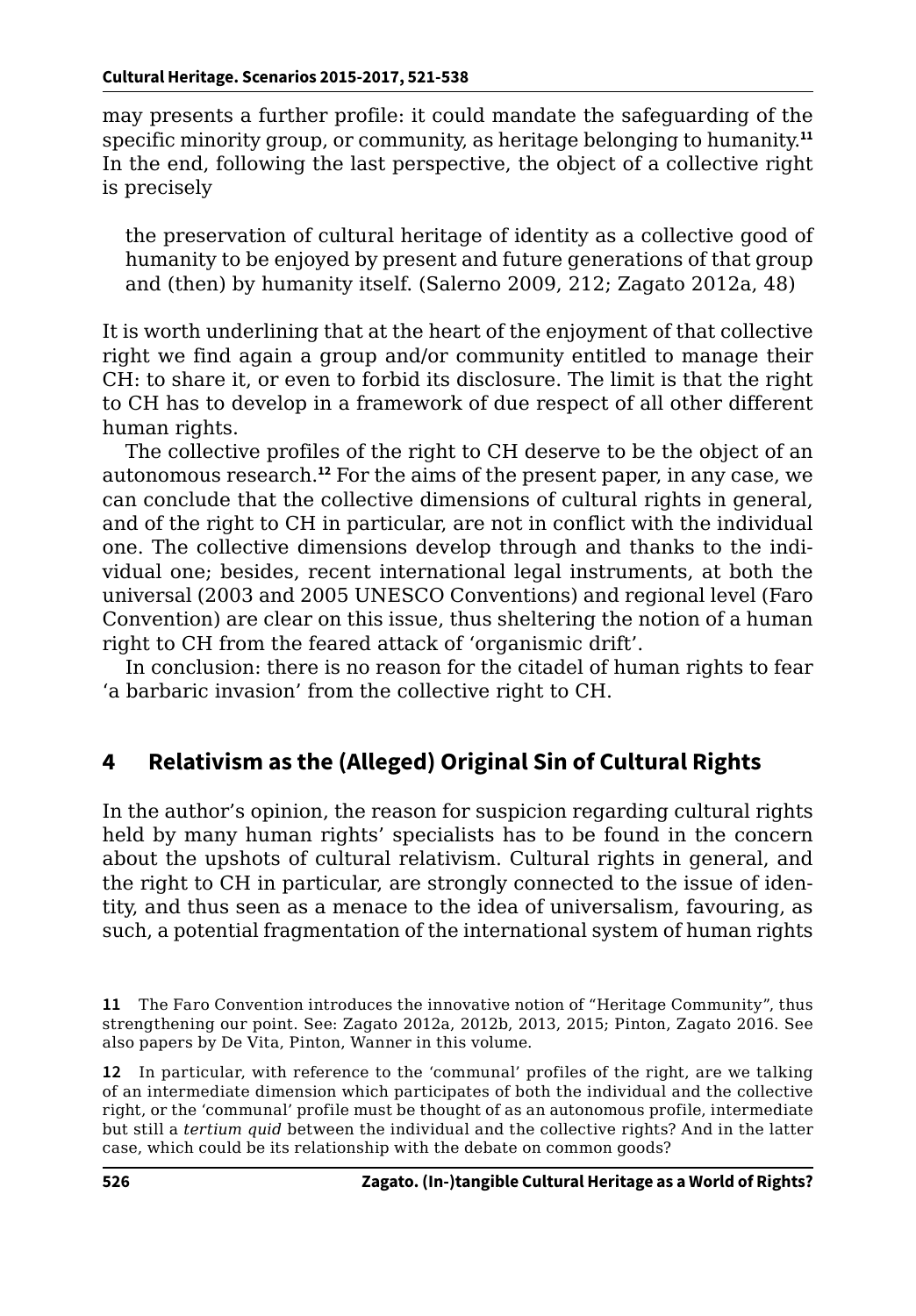protection. This concern is shared by many specialists of this area and has been straightly expressed at the end of the twentieth century:

If cultural tradition alone governs State compliance with international standards, then widespread disregard, abuse and violation of human rights would be given legitimacy. (Ayton-Shenker 1995)

In other words: cultural rights mean cultural relativism, the consequence of which is a State discretion in implementing its obligations under the relevant universal legal instruments. Therefore each State would be legitimized to build its own standards of compliance with those international norms.

Let us analyse the approach set forth in recent international instruments. Art. 2(1) of the 2003 UNESCO Convention states:

For the purpose of this Convention, consideration shall be given solely to such intangible cultural heritage as is compatible with existing international human rights instruments as well as with the requirements of mutual respect among communities, groups and individuals", thus shaping the relationship between ICH and international law of human rights on the alternative "between compatibility and exclusion. (Zagato 2012a, 29)

More articulately, the 2005 UNESCO Convention considers the relationship between human rights instruments and the protection of cultural diversity as a two-ways relation (Zagato 2012a, 30; see also Mucci 2012, 379). Art. 2(1) thus envisages the full guarantee of human rights as a prerequisite for the protection of cultural diversity while, symmetrically, point 4 of the Preamble indicates "the importance of cultural diversity for the full realization of human rights and fundamental freedoms".

As for art. 27 of the UDHR, it refers to the right of individuals to "freely participate in the cultural life of the community". This word, *community*, has not been included in any other international legal instrument until the 2003 UNESCO Convention and, most pertinently, the Faro Convention. Both art. 2 of the latter – a HC consists of people who value specific aspects of CH "which they wish, within the framework of public action, to sustain and transmit to future generations" – and art. 12(b) are actually dedicated to *heritage communities*. Art. 12(b), in particular, relates to access to CH and democratic participation, and calls on the Parties to take into consideration "the value attached by any heritage community to the cultural heritage with which it identifies".

This renewed focus on community is in itself a great progress, but it is partly neutralized by the failures produced by the approach criticized here. For instance: there is no doubt that, in the light of the (UNDRIP and of the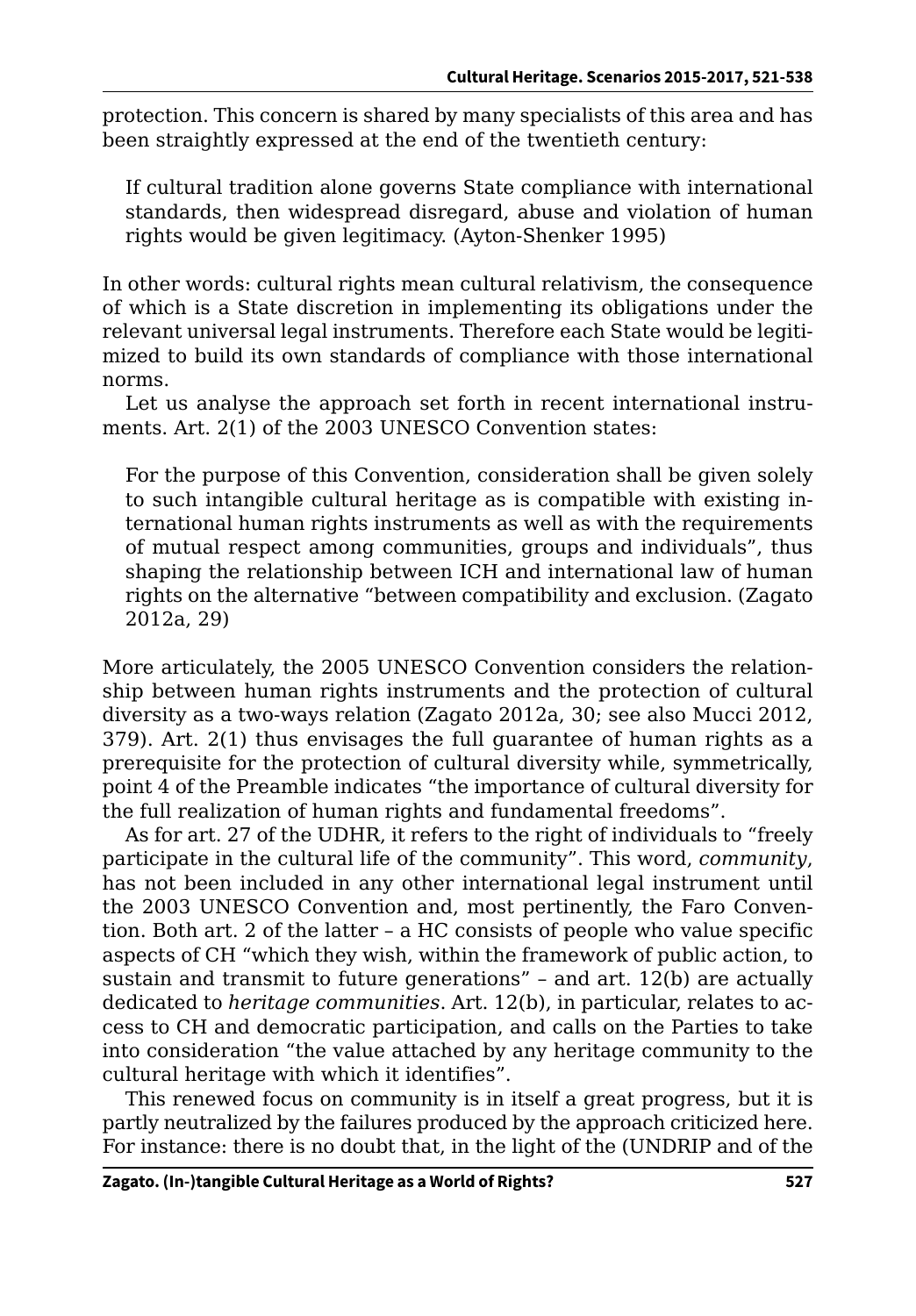interpretative practice developed by the UNPFII, the very safeguard of these peoples' rights is to be found in their communal dimension (Stavenhagen 1998). Yet, the rigid universalistic approach produces a contradictory, even dangerous, outcome in this connection. The distinction, that is, between on one side indigenous peoples, for whom only communal/ groups' human rights would exist, and the remaining part of humanity, on the other side. For this latter part only human rights would be absolutely indivisible.

The result is a contribution to the discrimination of indigenous peoples, seen as human agglomerations of a residual nature, bound to disappearing in the next future. The rigid universalistic approach shifts thus into its opposite, that is in a process of separation/ghettoization of some human communities, namely the epiphany of cultural relativism.

Some authors see a possible solution to the just mentioned contradiction in the *inherent flexibility* of the human rights system (Ayton-Shenker). These rights imply a minimum universal standard of guarantee of human dignity, leaving at the same time enough space to different cultures and legal orders to reorganize and differentiate themselves in the implementation mechanisms/tools. In this way, cultural rights, and among them the right to CH, could be recognized as human rights … albeit rights with 'a limited autonomy'.

Even this interpretative theory raises concerns. Firstly, and primarily, it is overtaken by most recent international instruments, the Faro Convention *in primis*. Secondly, it doesn't take into due account the growing influence of the CESCR understanding of the economic, social and cultural rights: since the '90s, the CESCR clearly recognized in its General Comments the cultural component of the rights to food, to health, and to housing (Donders 2010, 29).**<sup>13</sup>**

## **5 The Contribution of the Shaheed Report**

By Resolution 10/323,**<sup>14</sup>** the HRCo established an Independent Expert in the Field of CH; the first mandate was assigned to the sociologist Farida Shaheed of Pakistan who presented the final thematic report two years later.**<sup>15</sup>**

**13** CESCR: General Comment 4, *The right to adequate housing* (6th Session, 1991), UN Doc. E/1992/23, Annex 3; General Comment 12, *The right to adequate food* (Twentieth Session, 1999), UN Doc. E /C.12/1999/5 (1999); General Comment 14, *The right to the highest attainable standard of health* (twenty-second session, 2002), UN Doc. E/C.12/2000/4 (2000).

**14** HRC, 10th Session, Resolution 10/23 of 26 March 2009, *Independent Expert in the Field of Cultural Rights*, A/HCR/Res/10/23.

**15** As we shall see in the above text, the thematic Reports are two: *Report of the Independent Expert in the Field of Cultural Rights*, Ms. Farida Shaheed, Submitted pursuant to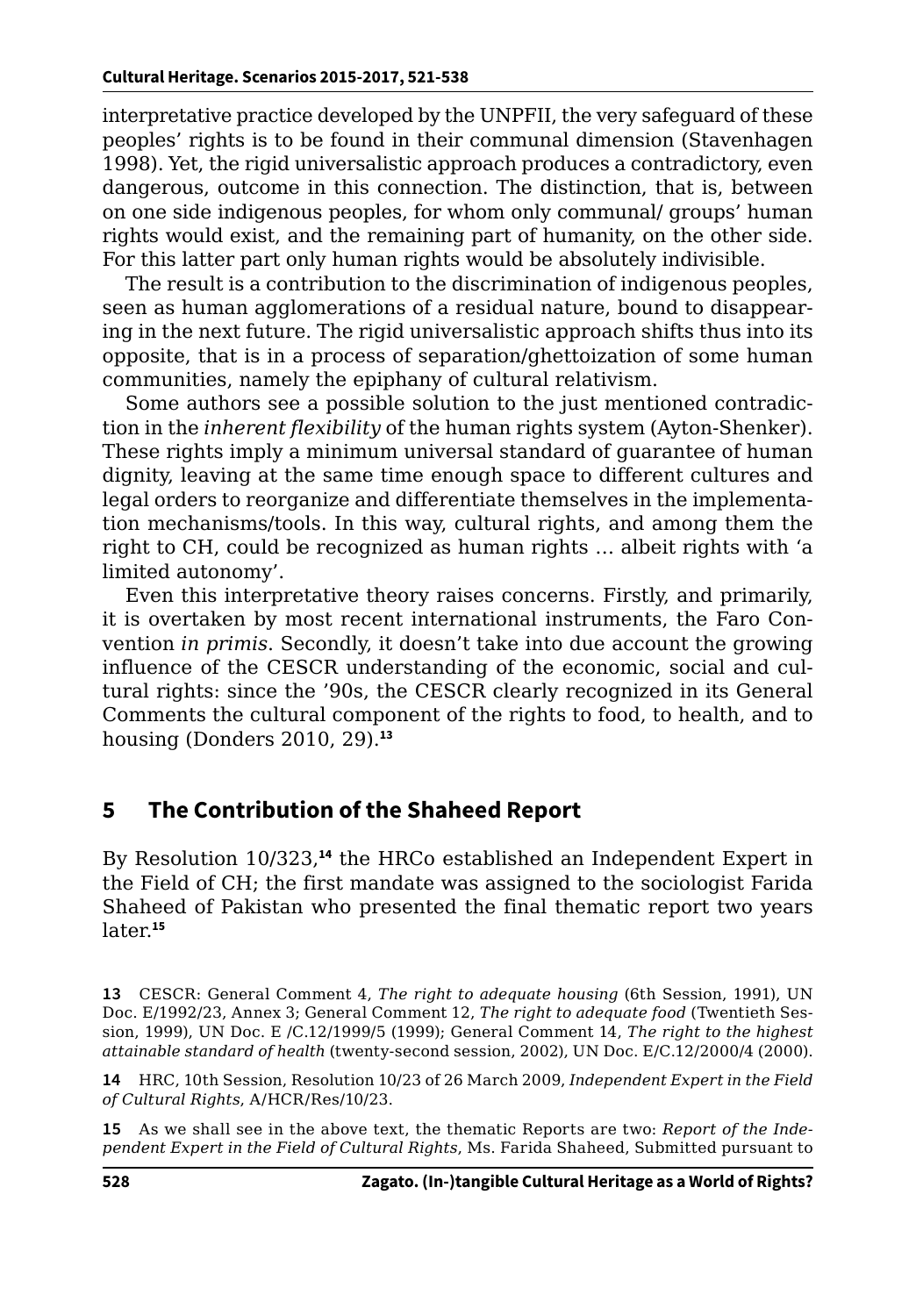According to the said Resolution, the mandate of the Independent Expert was: a) to identify best practices in the promotion and protection of cultural rights at the local, national, regional and international levels, b) to identify possible obstacles to the promotion and protection of cultural rights, and to submit proposals and/or recommendations to the HRCo on possible actions in that regard. No reference at all was made to CH, and to the right to CH.

In spite of such hardly encouraging premise, the Shaheed Report marks a very important step in the matter. This outcome became evident from the beginning once the Independent Expert overstepped the strict limits of her mandate, issuing a double thematic Report: the first one relating to the interpretation of her mandate with particular reference to the meaning of cultural rights in relation to human rights, the second one being specifically dedicated to the CH issue. Our attention will then focus on the second Report.

On one side, a precise understanding of the movement in progress emerges from this Report, namely where it reads (para. 20)

n recent years, a shift has taken place from the preservation/safeguard of cultural heritage as such, based on its outstanding value for humanity, to the protection of cultural heritage as being of crucial value for individuals and communities in relation to their cultural identity.

Consistently, in para. 23, the Report catches a central point:

A shift can be seen from the preservation/safeguarding of cultural heritage for the public at large to the reservation/safeguarding of cultural heritage of and for communities, involving them in the process of identification and stewardship.

Following the approach by the Pakistani scholar, it is reasonable to conclude that (para. 22), although the right to CH

does not appear per se, references to cultural heritage have emerged in international human rights instruments and in the practice of monitoring bodies.

The present writer would beg to dissent from the initial point: at least one

Resolution 10/23 of the HRCo, HRCo, 17th Session, Agenda Item 3, UN Doc. A/HRC/14/36 (2010), and Report of the Independent Expert in the Field of Cultural Rights, Faria Shaheed, HRCo, 17th Session, Agenda Item 3, UN Document A/HRC/17/38 (2011), 21 March 2011, *Promotion and protection of all human rights, civil, political, economic, social and cultural rights, including the right to development*, Report of the Independent Expert in the Field of Cultural Rights, Farida Shaheed.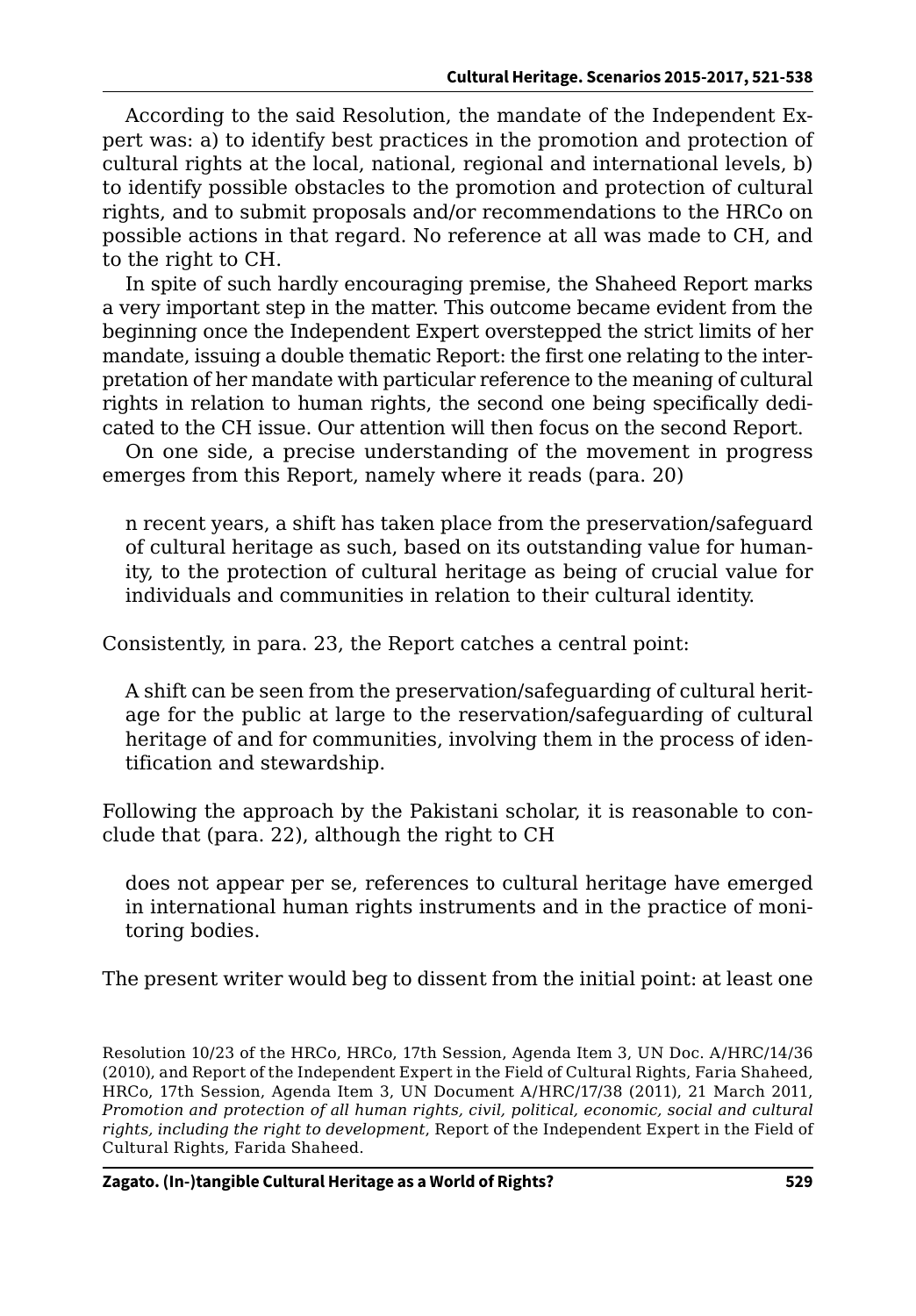regional instrument, the Faro Convention, already establishes the right to CH. Yet, the merit must be recognized to the Independent Expert to emphasize the relevance of the practice of monitoring bodies. Precisely the dialogue among the s.c. treaty bodies may explain the strengthening of the link among CH, cultural diversity, cultural rights, and among all of them and human rights law on the whole (Zagato 2014a, 2014b). In addition, the Shaheed Report

acknowledges both the individual and the collective or group aspects of cultural rights and their significance for the expression of identity. (Stamatopoulou 2012, 1188)

Thus, it puts an end to the question of the existence or not of group rights in the human rights system.

On the other side, the Report provides a detailed and up-to-date overview of the legal framework and the initiatives in the field of CH at regional level: the CoE instruments **16** but also the Charter for African Cultural Renaissance,**<sup>17</sup>** the Asean Declaration on CH,**<sup>18</sup>** the Model Law for the Protection of TK and Expressions of Culture endorsed by ad the Pacific Community.**<sup>19</sup>** The Report highlights the relationship between the regional instruments and the UNESCO Conventions, in particular the C2003 – but also the UN DRIP – underlining also the elements of novelty contained in the 2008 Guidelines relative to the application of the WHL (para. 12: "the nominations should be prepared in collaboration with and the full approval of local communities").

In conclusion, the Shaheed Report follows up the recent trend – traced by legal instruments and scholarly works - which underscores how positive the *growing level of participation by the communities to the interpretation/safeguarding/preservation of CH* is, rather than a risk for the 'human rights edifice' (Silberman 2012, 3, where he talks of "various overlapping

**16** On the correct recognition of the Faro Convention's innovative character, in relation both to heritage communities and to the participative processes by the different *stakeholders*, see points 62 e 63 of the Report. In particular the independent expert underlines how relevant the notion of heritage community (art. 2(b) of the FC) is: "this implies that concerned communities may reunite people from diverse cultural, religious, ethnic and linguistic backgrounds over a specific cultural heritage that they consider they have in common" (point 62).

**17** Charter for African Cultural Renaissance, adopted by the 6th ordinary Session of the Assembly, African Union, held in Khartoum, Sudan, 24 January 2006.

**18** Held in Bangkok, Thailand, 24-25 July 2000.

**19** SPC, Model Law for the Protection of Traditional Knowledge and Expressions of Culture, 2002, http://[www.wipo.int/edocs/mdocs/tk/en/wipo\\_grtkf\\_ic\\_4/wipo\\_grtkf\\_ic\\_4\\_](http://www.wipo.int/edocs/mdocs/tk/en/wipo_grtkf_ic_4/wipo_grtkf_ic_4_inf_2-annex2.pdf) [inf\\_2-annex2.pdf](http://www.wipo.int/edocs/mdocs/tk/en/wipo_grtkf_ic_4/wipo_grtkf_ic_4_inf_2-annex2.pdf).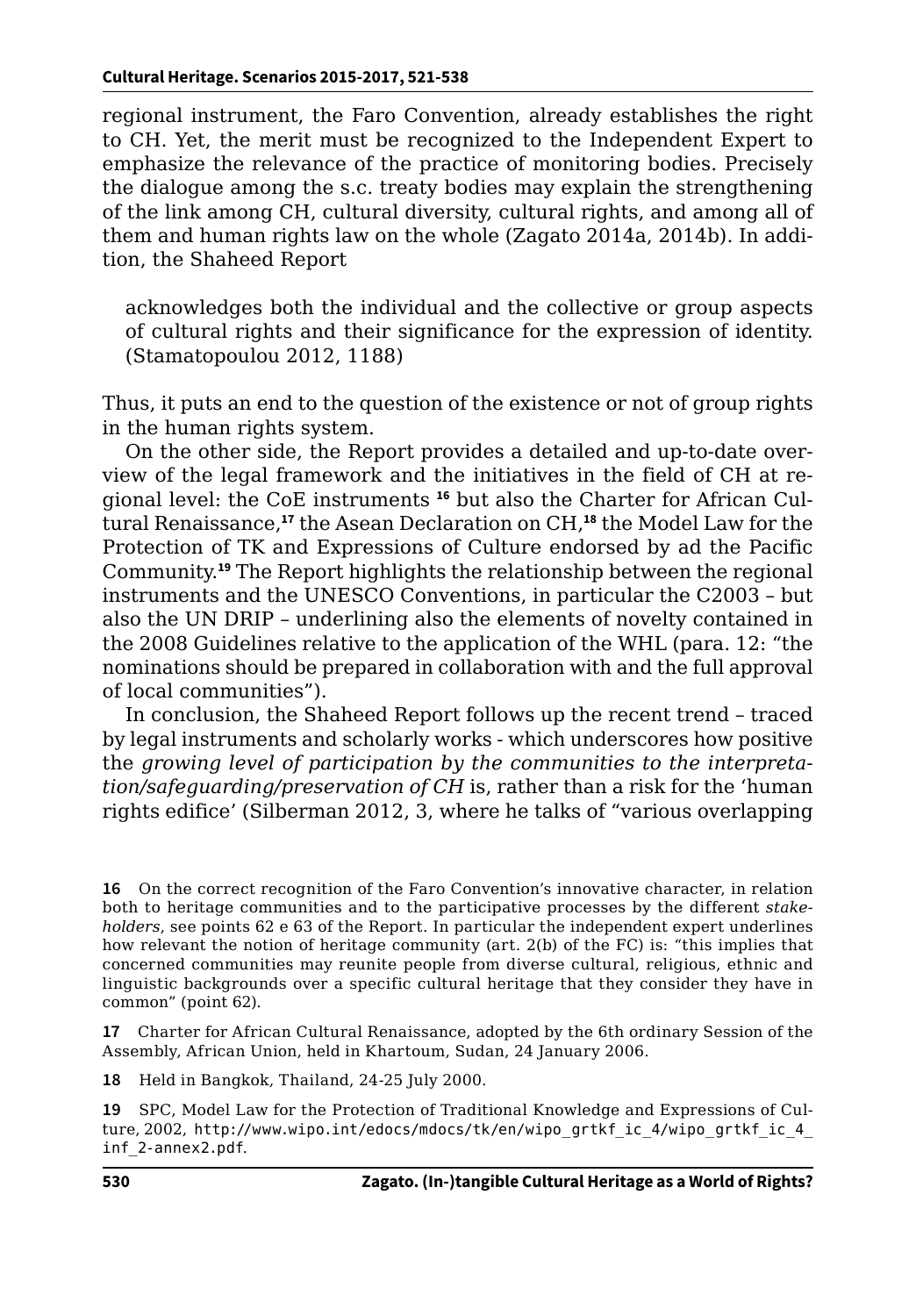memory communities"). This confirms the current tendency – originating from the CoE's ECRML - "a far emergere il multiculturalismo come valore proprio dell'ordinamento internazionale" (Salerno 2009, 212).**<sup>20</sup>**

#### **6 Is the Right to (In)-tangible CH a New Dimension of Human Rights?**

The concluding considerations are dedicated to the role of identity and HC profiles in the area of human rights.

Again, attention has to be called on the effects of a construction based on a rigid theory of the indivisibility of human rights. The construction can work, at most, in the context of first-generation rights, and of a given geopolitical situation, such as it existed in the climax of the post WWII period marked by the opposition between the two political blocks. At present, economic, social and cultural rights take (increasingly) the stage: such rights do not require a rigid, static application. Even more, in the last decades many States – even of ancient democracy – show attitude to balance respect for human rights with those security needs that they promote to a sort of meta-law holding the same value as the *jus cogens* obligation on the respect of fundamental human rights. The actual international scenario sees various scholars ready to challenge the existence or at least the scope even of *jus cogens* law;**<sup>21</sup>** in such a situation, the widespread hostility towards making room for identitarian rights in the framework of human rights results disconcerting.

More than a generic respect for cultural diversity, the recognition of the role of cultural identities/diversities, as defined by the above surveyed new international legal instruments, is of help in mastering the complex issues of cultural relativism. To master these issues means to prevent drifts and to recognize cultural relativism as the possible source of a wide range of rights, and not (or not by necessity) as a cause of fragmentation.

There are two main justifications for this opinion. The first one is that in the new legal instruments, namely in the Faro Convention, HCs are "defined in the absence of societal parameters, national, ethnic, religious,

**21** Some States, and part of the doctrine, have dared to assert that, in the face of terroristic emergencies, also the imperative prohibition concerning torture may be derogated. On the issue, see Zagato 2010.

**<sup>20</sup>** At the beginning of 2016 the new Special Rapporteur on cultural rights, Karima Bennoune, submitted to the HRC a preliminary Report, fully consistent with the Shaheed report's approach from the perspective of the present contribution. The 2016 Report, dedicated, as it is, to a large extent, to the intentional destruction of CH from the point of view of the human rights system, and to some extent also to the question of gender inequalities in relation to cultural rights/CH – these issues were not at the core of the Shaheed Rreport - deserves in any case an attentive examination.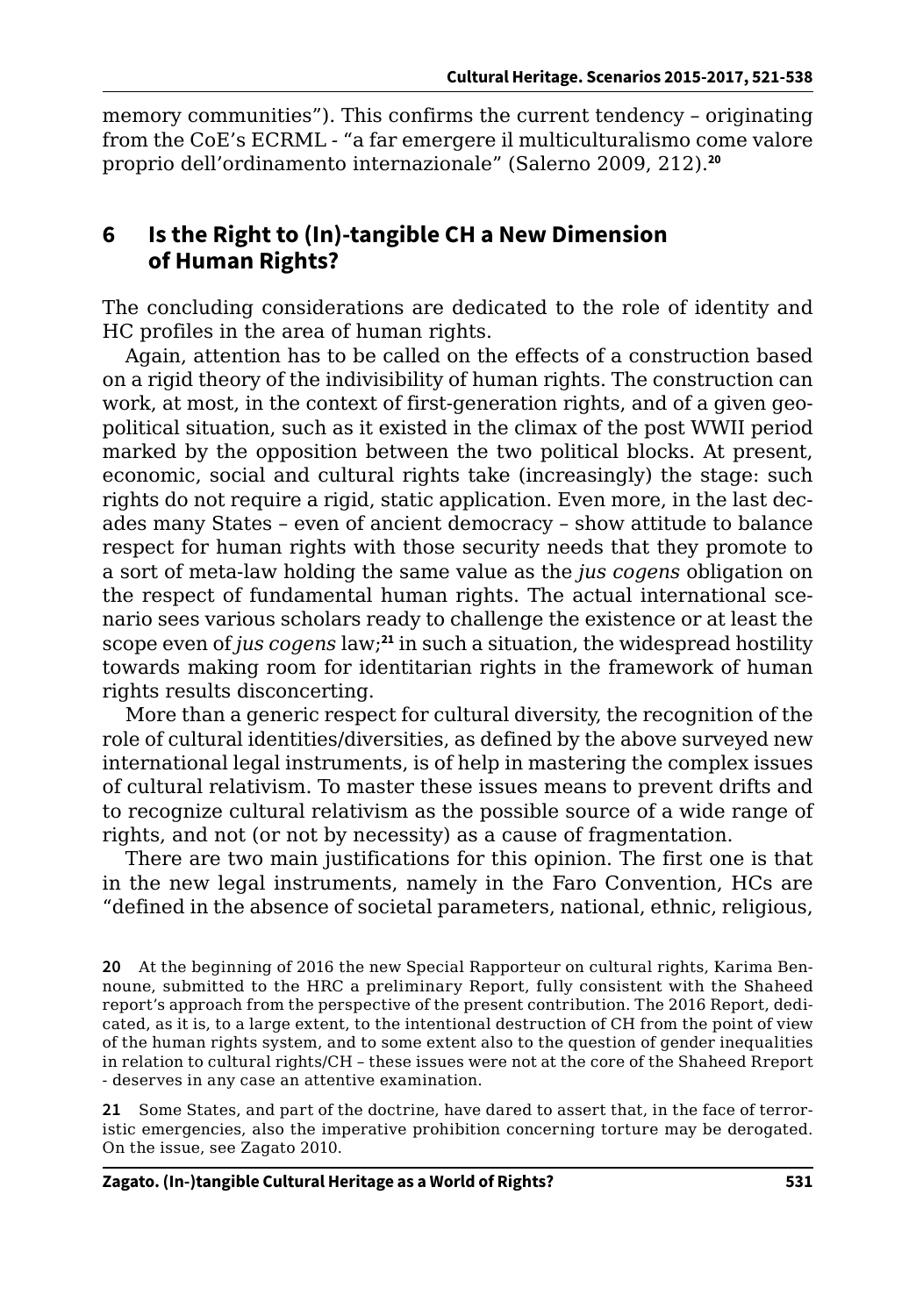professional or based on class" (Dolff-Bonekämper 2008). They refer to *flexible*, or even *fluid identities*, partly shaped on a voluntary basis, beyond the parameters characterizing the traditional minorities (Zagato 2015; Pinton, Vecco, Zagato 2016; Pinton, Zagato 2016. See also in this volume: De Vita; Pinton). If the inalienable right of the community to have and to maintain its identity and its CH (including the right of the minority to positive cultural discrimination) is at the core of cultural rights, it is not less true that any individual "may ascribe to one or more cultural identities" (Blake 2011, 205).**<sup>22</sup>** Human societies based on one singular memory, one singular heritage, one single identity, never existed. Moreover, and the recent international legal instruments are clearer than the old ones on this point, a cultural identity cannot be imposed on persons who do not want to identify with it. Far from producing a fragmentation of the human rights in their whole, the diverse CHs the different communities identify with move in the opposite direction.

This leads to a first conclusion: identitarian rights have not to confront with human rights as an external limit. Rather, a *self-elective profile* (the right to self-identification) is emerging as a key facet of cultural rights (Pinton, Zagato 2016; see also Pinton, in this volume).

The second conclusion is that the inevitable process of inventorying/ cataloguing is *per se* a constitutive process. The act of inventorying different expressions of CH contributes to the creation of the structural elements of an ICH; rather than a mere recording instrument of what is already done, it contributes to the creation of new communities (or levels of) community. In other words

il processo di patrimonializzazione [...] per un verso contribuisce alla creazione e ri-creazione delle comunità e dei gruppi, per l'altro verso può creare (e finisce inevitabilmente per creare) nuovi prodotti culturali e sociali. (Zagato 2014a, 372)

More generally, the *heritagization* processes help to create a second level of cultural reality based on the representation, interpretation and re-interpretation of tradition. Being part of a HC implies:

un livello di aggregazione di collettività che mette in luce la natura costruita di ogni comunità i cui membri, dispersi su uno spazio che può essere transnazionale o discontinuo riaffermano costantemente e

**<sup>22</sup>** See also Blake 2015, 275, where the author discusses "the role of cultural heritage in constructing cultural identity".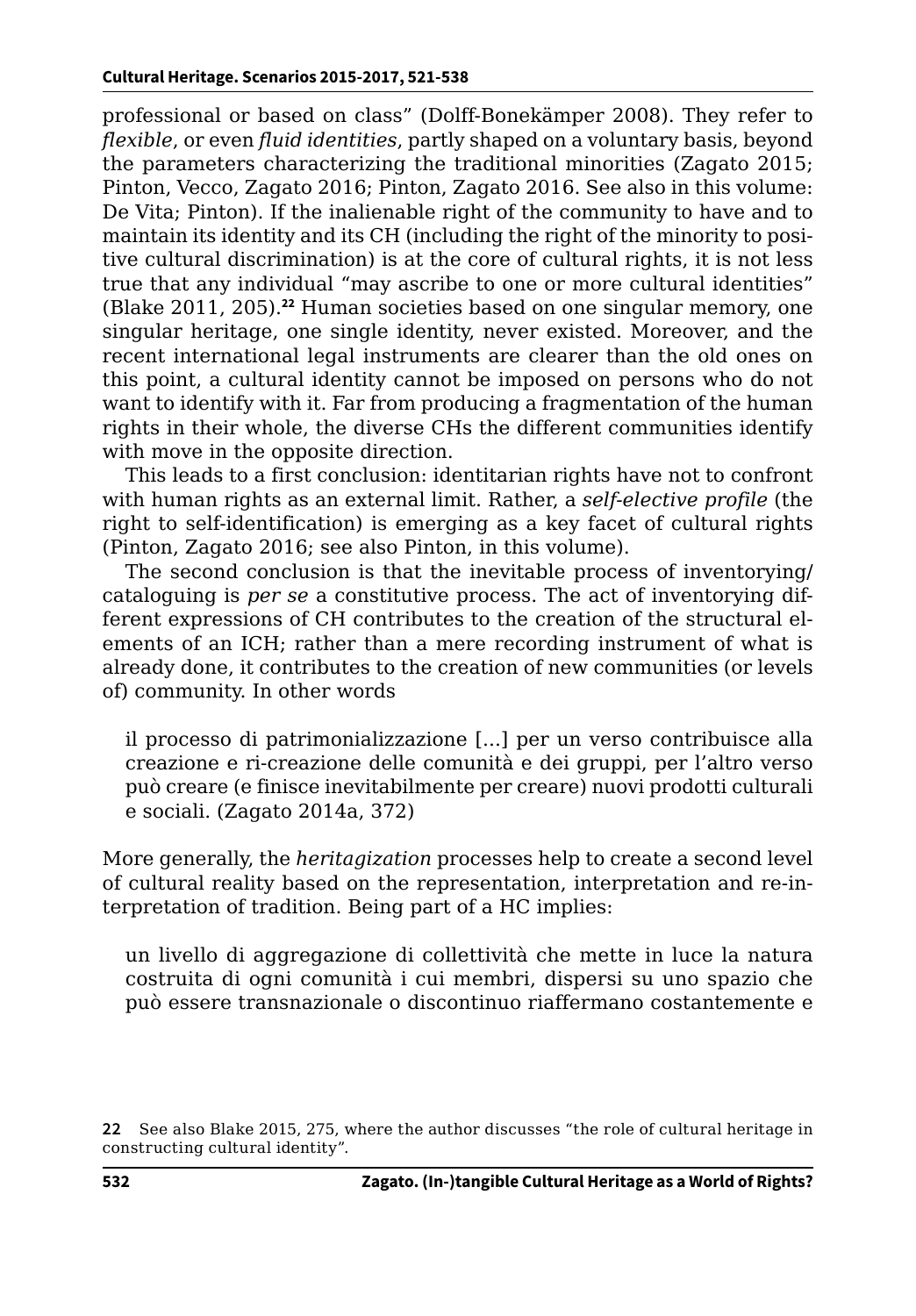volontariamente la loro adesione. (Bortolotto 2012)**<sup>23</sup>**

The promise of a viable *world of rights*, thus, materialize. If the international order evolves towards considering multiculturalism as one of its own values, this means that, to a certain extent and effect, and in a patchy way, a particular phenomenon is taking place: that is the "saldarsi di framrmenti di comunità universale – a livello di opinione pubblica, di *élites*", HC included, capable of acting as successful lobbying actors in relation to national governments (Picchio Forlati 1998, 412-413), while taking advantage of the thrust of local authorities.**<sup>24</sup>**

This is the great challenge: not only to build communities, but to create a plot of communities and a community of communities;**25** in short, a network acting at local, national and transnational level, in which communities and groups directly mirroring a CH (intangible and not), namely HC, NGOs, association of (also academic) experts, all, here and now, represent fragments of a universal society involved in a (difficult and complex, but) possible 'welding' process.

#### **Bibliography**

- Addo, Michael (2010). "Practice of United Nations Human Rights Treaty Bodies in the Reconciliation of Cultural Diversity with Universal Respect for Human Rights". *Human Rights Quarterly*, 32(3), 601-664.
- Ahmad, Yahaya (2006). "The Scope and Definition of Heritage: From Tangible to Intangible". *International Journal of Heritage Studies*, 12(3), 292-300.
- Alderman, Kimberly (2013), "The Human Right to Cultural Property". *Michigan State Journal of International Law*, 69, 69-81.

**23** According to Bortolotto, the community did not live before the exercise of those practices and stops to exist when the same practices break apart.

**24** The same author (relating to Arangio-Ruiz 1954; Falk 1980) affirms (Picchio Forlati 1998, 46-47):"Il diffondersi.. delle organizzazioni internazionali non governative, quali formazioni sociali transnazionali, delinea una scorciatoia possibile se e in quanto gli apparati delle organizzazioni internazionali governative si saldino con tali formazioni, atte a fornire ai primi quella base sociale di cui i primi mancano per ipotesi". The relationship established, in relation to the implementation of the 2003 Convention, between the UNESCO ICSICH and a wide range of associations, either national or transnational, united through an international network (http://[www.ichngo.forum.org](http://www.ichngo.forum.org). See Lapiccirella Zingari, in this volume), then represents, at least under certain profiles, a positive exemplification in the desired perspective.

**25** See the Charter of Venice on the Value of Cultural Heritage for the Venetian Community, adopted at Forte Marghera (Venice) on 7 May 2014.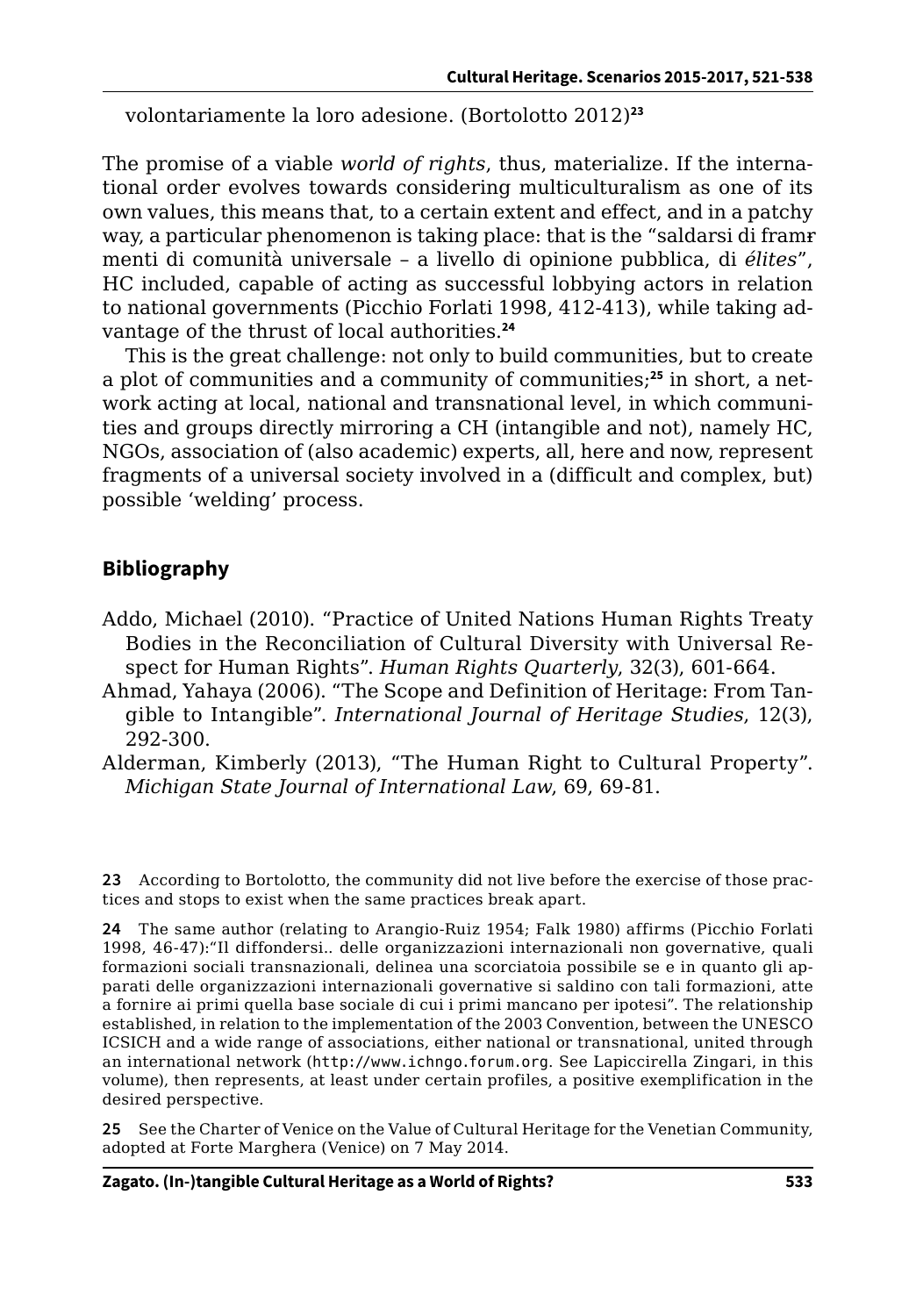- Arangio-Ruiz, Gaetano (1954). "Rapporti contrattuali tra Stati e organizzazione internazionale". *Archivio giuridico Filippo Serafini*, 146(1-2), 117-230.
- Arangio-Ruiz, Gaetano (1988). s.v. "Autodeterminazione (diritti dei popoli alla)". *Enciclopedia Giuridica*, vol. 4. Roma: Treccani.
- Ayton-Shenker, Diana (1995). "The Challenge of Human Rights and Cultural Diversity". Published by the UN Department of Public Information, DPI/1627/HR. URL [www.gem-ngo.org/uploads/Subtheme\\_A.doc](http://www.gem-ngo.org/uploads/Subtheme_A.doc) (2017-12-15).
- Blake, Janet (2011). "Taking a Human Rights Approach to Cultural Heritage Protection". *Heritage & Society*, 4, 199-238.
- Blake, Janet (2015). *International Cultural Heritage Law*. Oxford: Oxford University Press.
- Bortolotto, Chiara (2012). "Gli inventari del patrimonio culturale intangipbile – quale 'partecipazione per quale comunità?". Scovazzi, Ubertazzi, Zagato 2012, 75-91.
- Brownlie, Ian (1995). "International Law at the fiftieth anniversary of the United Nations: General Course on Public International Law". *RCADI*. 255, 9-228.
- Cassese, Antonio (1994). "Self-Determination Revisited". *El derecho internacional en un mundo en trasformacion: Liber Amicorum E. Jimenez de Arechaga*, vol. 1. Montevideo: Fondación de cultura universitaria, 229-240.
- Ciminelli, Maria Luisa (a cura di) (2006). *La negoziazione delle appartenenze*. Milano: Franco Angeli.
- Deacon, Harriet; Beazley, Olwen (2007). "The Safeguarding of Intangible Heritage Values Under the World Heritage Convention: Auschwitz, Hiroshima, and Robben Island". Blake, Janet (ed.), *Safeguarding intangible Cultural Heritage. Challenges and Approaches*. Leicester: Institute of Art and Law.
- Desantes, Manuel (2012). "Safeguarding and Protecting Eurocentric and Indigenous Intangible Cultural Heritage: No Room for Marriage". Scovazzi, Ubertazzi, Zagato 2012, 183-199.
- Dolff-Bonekamper Gabi (2008), "The Social and Spacial Frontiers of Heritage. What is New in the Faro Convention?". Council of Europe (ed.), *Heritage and Beyond*. Strasbourg: Council of Europe Publishing, 69-74.
- Donnelly, Jack (2003). *Universal Human Rights in Theory and Practice*. New York: Cornell University Press.
- Donders, Yvonne (2010). "Do cultural diversity and human rights make a good match?". *International Social Science Journal*, 199, 15-35.
- Falk, Richard (1980). "The Iran Hostage Crisis: Easy Answers and Hard Questions". *American Journal of International Law*, 74, 411 ff.
- Kirshenblatt-Gilbert, Barbara (2004)."Intangible Heritage as Metacultural Production". *Museum International*, 56, 52-65.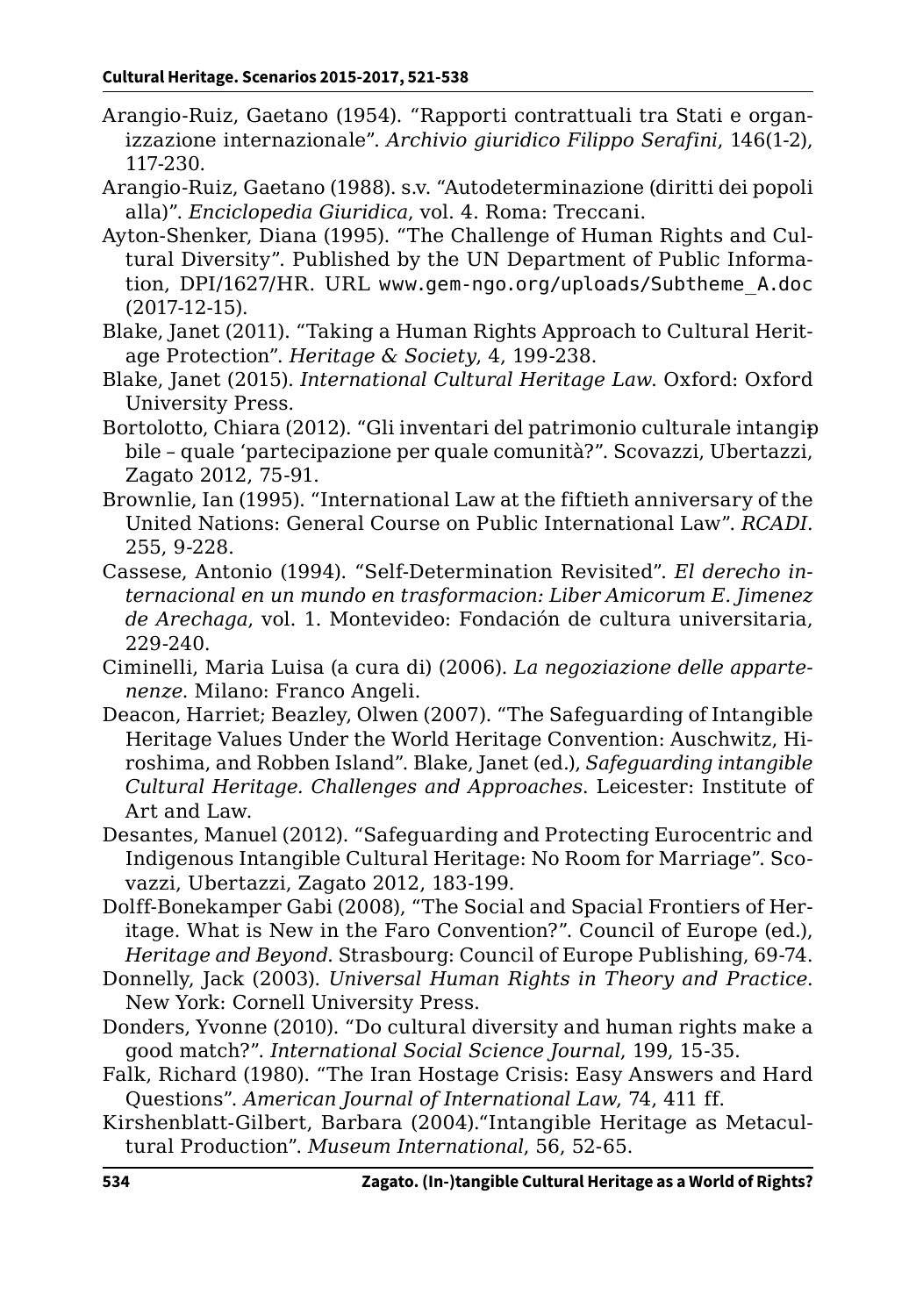- Logan, William (2007). "Closing Pandora's Box: Human rights Conundrums in Cultural Heritage Protection". Silverman, Helaine; Ruggles, D. Fairchild (eds.), *Cultural Heritage and Human Rights*. New York: Springer, 33-52.
- Logan, William (2012). "Cultural Diversity, Cultural Heritage and Human Rights: Towards Heritage Management as Human Rights-based Cultural Practice". *International Journal of Heritage Studies*, 18(3), 231-244.
- Mariotti, Luciana (2012). "Valutazione d'insieme del patrimonio culturale intangibile italiano". Scovazzi, Ubertazzi, Zagato 2012, 203-210.
- Meyer-Bisch, Patrice (2014). "Defining Cultural Rights. Issues at Stake: Concrete Universality". Council of Europe; EriCarts (eds.), *Compendium of Cultural Policies and Trends in Europe*. 15th ed. URL http:// [www.culturalpolicies.net/web/compendium-topics.php?aid=171](http://www.culturalpolicies.net/web/compendium-topics.php?aid=171) (2017- 12-15).
- Mucci, Federica (2012). *La diversità del patrimonio e delle espressioni cultruali nell'ordinamento internazionale*. Napoli: Editoriale Scientifica.
- Nickel, James W. (2007). *Making Sense of Human Rights*. 2nd ed. Oxford: Blakwell UK.
- Palmisano, Giuseppe (1996). "L'autodeterminazione interna nel Sistema dei Patti sui diritti dell'uomo". *Rivista di diritto internazionale*, 79, 365- 413.
- Palmisano, Giuseppe (1997). *Nazioni Unite e autodeterminazione interna*. Milano: Giuffré.
- Picchio Forlati, Maria Laura (1998). "Introduzione". Picchio Forlati, Maria Laura (a cura di), *Le Nazioni Unite*. Torino: Giappichelli, 7-54.
- Picchio Forlati, Maria Laura (1999). "L'incidenza delle ONG sui rapporti interstatuali". *Comprendre, l'Europa, la cultura, la pace*, 139-47.
- Pinton, Simona; Vecco, Marilena; Zagato, Lauso (2016), *Tangible and Intangible Heritage in Cultural Venice*. Paper presented at the International Conference *Cultural Landscape and Heritage Value. Embracing Change in the Management of Place* (Boston, UMass Amherst, 13-15 May 2015).
- Pinton, Simona; Zagato, Lauso (2016). "Regime giuridico ad hoc?". *AM-Antropologia museale*, 13, 22-6.
- Pocock, Celmara; Collett, David; Baulch, Linda (2015). "Assessing stories before sites: identifying the tangible from the intangible". *International Journal of Heritage Studies*, 21, 962-982.
- Prott, Lyndel (1998). "Understanding One Another on Cultural Rights". Niec, Halina (ed.), *Cultural Rights and Wrongs*. Paris: UNESCO Publishing.
- Salerno, Francesco (2009). "La dimensione collettiva e le forme di autoo governo nella tutela internazionale delle minoranze". Cermel, Maurizio (a cura di), *Le minoranze etnico-linguistiche in Europa tra Stato nazionale e cittadinanza democratica*. Padova: CEDAM, 207-227.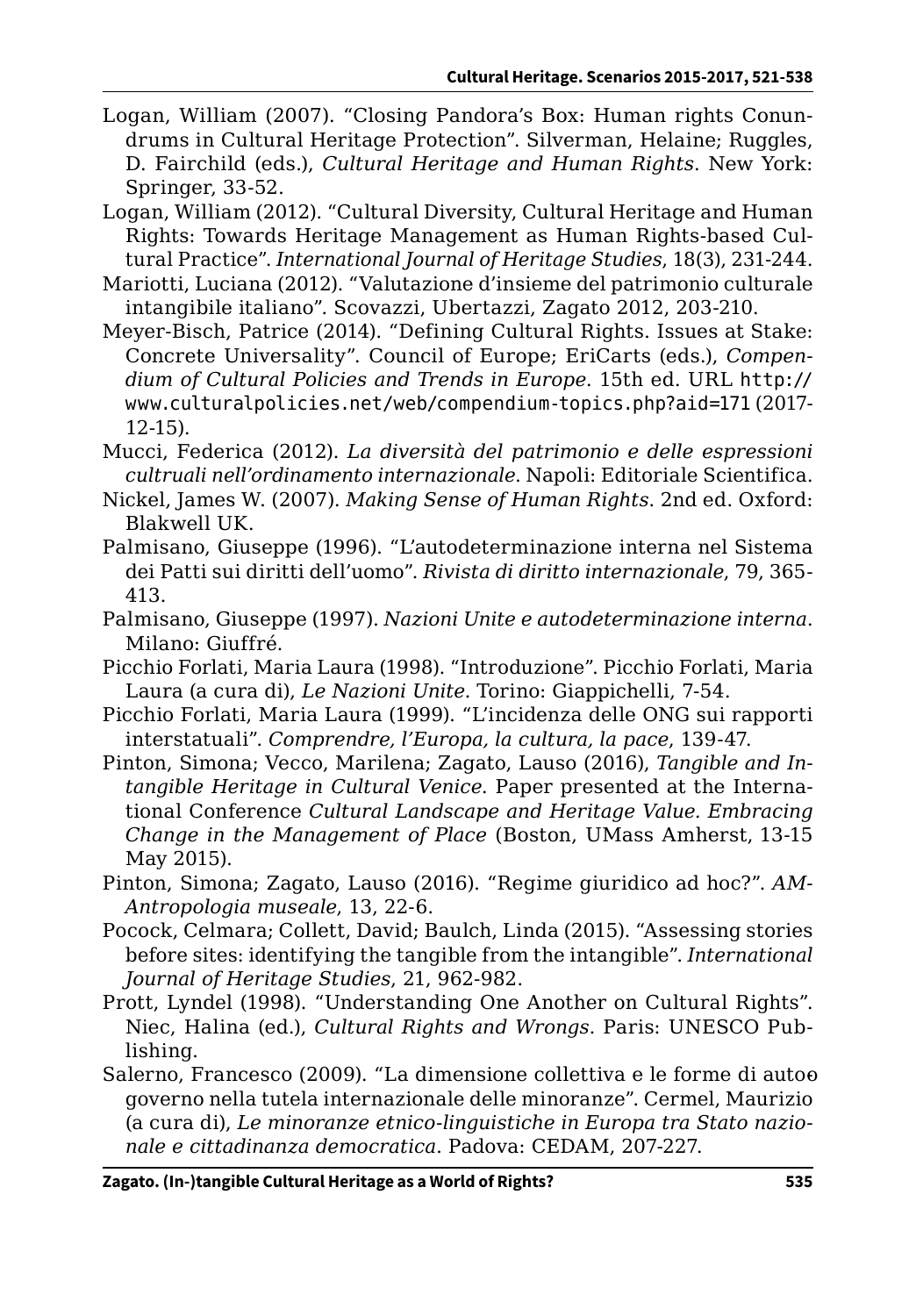- Scovazzi, Tullio; Ubertazzi, Benedetta; Zagato, Lauso (a cura di) (2012). *Il patrimonio culturale intangibile nelle sue diverse dimensioni*. Milano: Giuffré,
- Silberman, Neil (2012). "Heritage Interpretation and Human Rights: Documenting Diversity, Expressing Identity, or Establishing Universal Principles?". *International Journal of Heritage Studies*, 18, 1-12.
- Silverman, Helaine; Ruggles, D. Fairchild (2007). "Cultural Heritage and Human Rights". Silverman, Helaine; Ruggles, D. Fairchild (eds.), *Cultural Heritage and Human Rights*. New York: Springer, 3-22.
- Stamatopoulou, Elsa (2004). "Why Cultural Rights Now?". Edited transcript of remarks made at *The Case for Cultural Rights Workshop* (New York City, 23 September 2004). URL [https://www.carnegiecouncil.org/](https://www.carnegiecouncil.org/studio/multimedia/20040923b-why-cultural-rights-now) [studio/multimedia/20040923b-why-cultural-rights-now](https://www.carnegiecouncil.org/studio/multimedia/20040923b-why-cultural-rights-now) (2017-12-15).
- Stamatopoulou, Elsa (2012). "Monitoring Cultural Human Rights: The Claim of Culture on Human Rights and the Response of Cultural Rights". *Human Rights Quarterly*, 34, 1170-1192.
- Stavenhagen, Rodolfo (1998). "Cultural Rights. A Social Science Perspective". Niec, Halina (ed.), *Cultural Rights and Wrongs*. Paris: UNESCO Publishing, 1-20.
- Symonides, Janusz (1998). "Cultural Rights: a Neglected Category of Human Rights". *International Social Science Journal*, 50(158), 559 ff.
- Tomuschat, Christian (ed.) (1993). *Modern Law of Self-Determination*. Dordrecht: Martinus Nijhoff.
- Zagato, Lauso (2006). "Tutela dell'identità e del patrimonio culturale dei popoli indigeni. Sviluppi recenti nel diritto internazionale". Ciminelli, Maria Luisa (a cura di), *La negoziazione delle appartenenze*. Milano, FrancoAngeli, 35-65.
- Zagato, Lauso (2007). *La protezione dei beni culturali in caso di conflitto armato all'alba del secondo Protocollo 1999*. Torino: Giappichelli.
- Zagato, Lauso (2010). "Ancora sul rapporto tra Stato di eccezione e diS ritto di tortura". Zagato, Lauso; Pinton, Simona (a cura di), *La tortura nel nuovo millennio. La reazione del diritto*. Padova: CEDAM, 215-241.
- Zagato, Lauso (2012a). "Intangible Cultural Heritage and Human Rights". Scovazzi, Ubertazzi, Zagato 2012, 29-50.
- Zagato, Lauso (2012b). "Rassicurare anche le pietre, ovvero: il patrimonio culturale come strumento di riconciliazione?". Picchio Forlati, Maria Laura (a cura di), *Rassicurazione e memoria per dare un futuro alla pace*. Padova, CEDAM, 109-134.
- Zagato, Lauso (2013). "Heritage Communities: un contributo al tema della verità in una società globale?". Ruggenini, Mario; Dreon, Roberta; Paln trinieri, Gian Luigi (a cura di), *Verità in una società plurale*. Milano: Mimesis, 103-124.
- Zagato, Lauso (2014a). "Diversità culturale e protezione/salvaguardia del patrimonio culturale: dialogo (e contaminazione) tra strumenti giu-